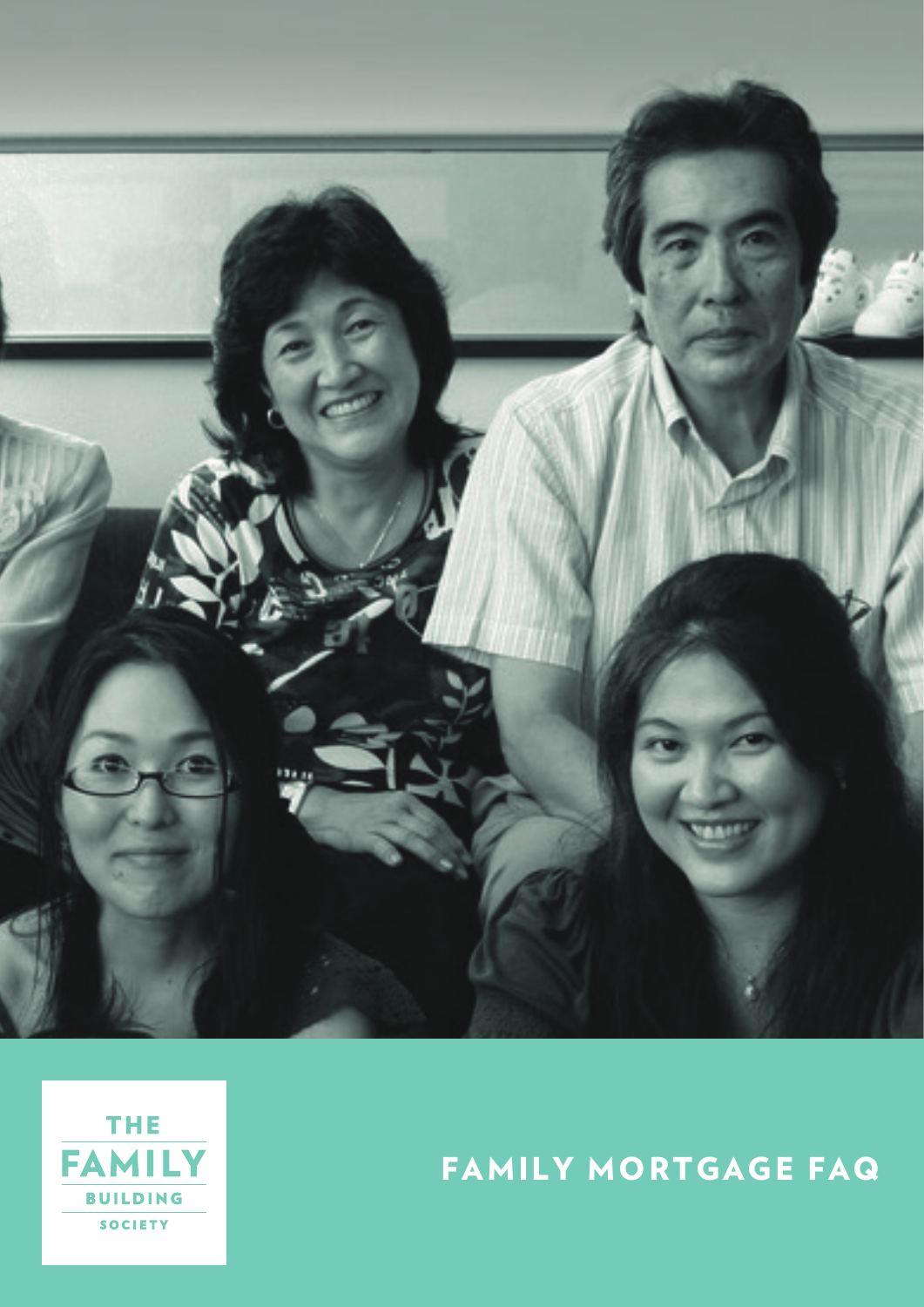# FAMILY MORTGAGE FAQ

THE FAMILY MORTGAGE OFFERS A MEANS OF FAMILY MEMBERS COMBINING THEIR FINANCIAL STRENGTH TO HELP YOU, OR A LOVED ONE, GET ONTO THE PROPERTY LADDER.

Taking out your first mortgage is a big commitment. If you are a first time buyer with a 5% deposit, up to 12 family members can pool their resources to bring your security up to 25%. This means you can access lower mortgage rates than you may otherwise be able to with just a 5% deposit. Family members help you do this either through depositing savings into a Family Building Society account or having a charge secured on their property.

We understand you may have some questions about the Family Mortgage, so we've created this FAQ to answer some of the most common queries. If, after reading this, you have any other questions or would like to find out more, you can contact us on 03330 140140.

#### **1. WHO OWNS THE PROPERTY?**

 Like any other mortgage the property is owned by the borrower. Whilst family members may provide financial support, they have no rights to the property.

#### **2. WHAT IS THE MINIMUM PROPERTY VALUE?**

 The minimum property value is £120,000. Full details of properties we will and won't accept, along with other criteria we consider, is available in our lending criteria.

#### **3. WHAT HAPPENS IF MORE THAN ONE SET OF PARENTS WANTS TO CONTRIBUTE?**

 Up to 12 family members can contribute. This is a big help for the borrower. Any money used as security for the mortgage will always remain in separate accounts, not combined into one account.

# **4. WILL FAMILY MEMBERS GET REGULAR STATEMENTS TOO?**

 The borrower will receive annual mortgage statements. Family members with Family Security or Family Offset Accounts also receive regular statements.

#### **5. WHAT HAPPENS WHEN THE BORROWER WANTS TO MOVE TO A BIGGER HOUSE?**

 The existing property is sold and the mortgage repaid. Providing the sale price is sufficient, charges on property are released and security in the form of savings returned to the family members providing them. The borrower and family can then decide if they wish to apply for a new Family Mortgage on the new, larger property.

#### **6. WHAT ARE FAMILY MEMBERS LIABLE FOR?**

 If you have provided money as security, or have given a charge over a property you own, you need to be fully aware that money to this value may be called upon to make up any shortfall in the first 10 years. This may happen if sale proceeds are less than the mortgage balance and costs. If you have provided property as security and are unable to meet this liability, your property may be repossessed by us to recover this debt.

 If security is provided by two or more sets of family members, your liability to make up any shortfall will be divided proportionately by reference to the value the respective securities bear to the total value of all additional security linked to the Family Mortgage.

 Provided the mortgage payments are up to date, after 10 years the charge is released and the money or property is no longer at risk from a shortfall on sale.

 All family members will be required to take independent legal advice before the borrower is committed to the purchase.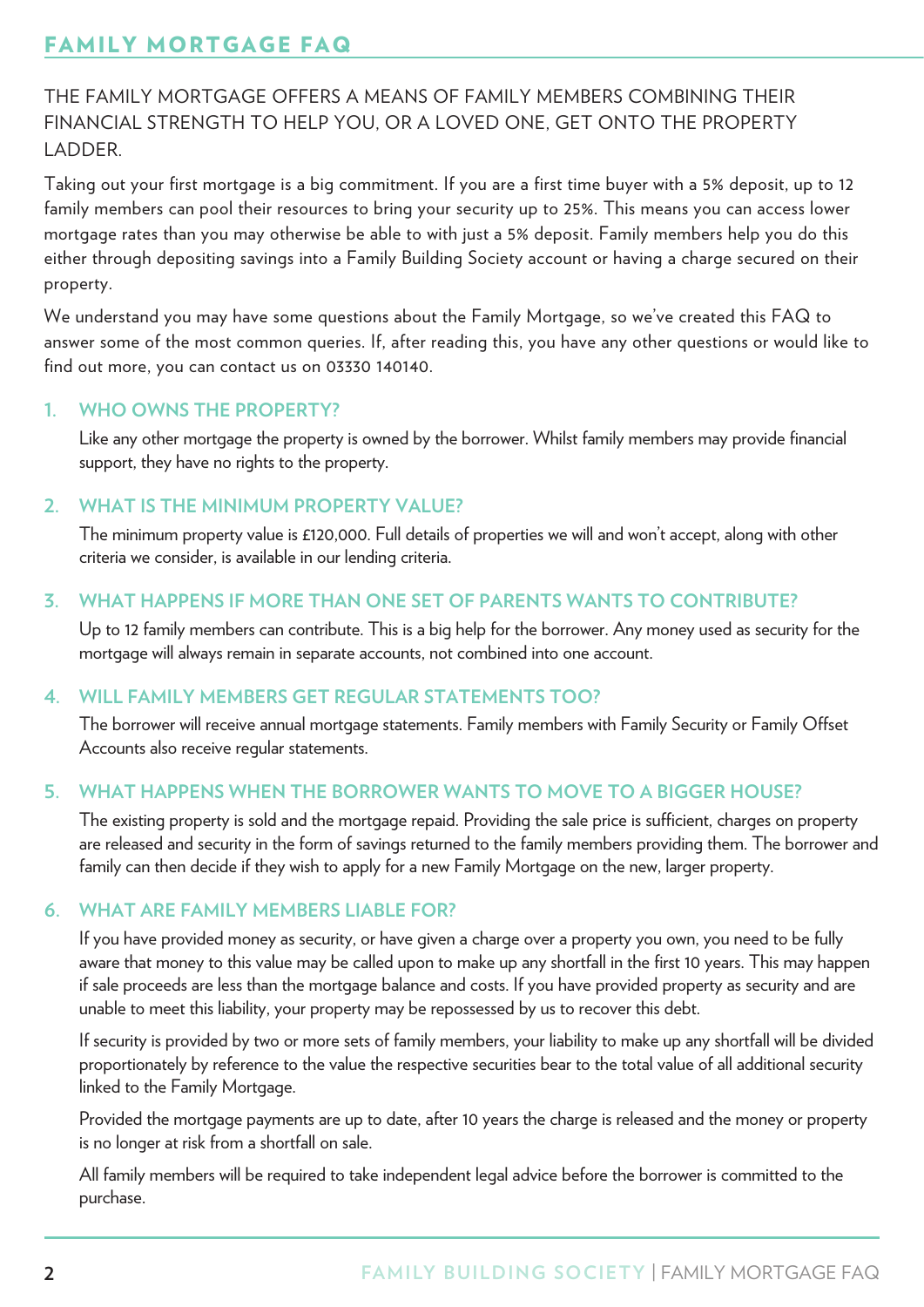# **7. WHAT IF THE VALUE OF THE PROPERTY FALLS?**

 House prices do rise and fall even if the general trend in the UK has been upward. Other circumstances including the borrower's earnings will also change. Across 10 years it's likely that the borrower will experience both significant peaks and dips in prices. At the end of that period and as long as mortgage payments have been kept up to date, the charge over savings and/or property provided by family members will be released.

 Where the Family Offset Account option was chosen when the mortgage was taken out, the offset support is removed after 10 years (in some cases it may be longer – please see questions 10 and 11). Payments are likely to rise at this point as the borrower takes responsibility for repaying the whole mortgage. If, due to unforeseen changes in circumstances, the borrower is unable to meet the mortgage payments then it may be necessary for the borrower to sell the property to repay the mortgage. Alternatively it may be possible to remortgage to another lender.

#### **8. WHAT HAPPENS IF A FAMILY MEMBER PROVIDING SUPPORT DIES?**

 The death of a security provider doesn't change the Family Mortgage arrangements. The estate of the deceased person remains bound by the terms of the Family Mortgage and the charge given over savings and/or property remains in place. This can have implications for the distribution of the estate. Family members providing security may wish to review their Will to take account of the support being provided through the Family Mortgage and simplify administration of their estate. Alternatively, it may be possible to arrange appropriate life assurance to cover this eventuality – please speak to your adviser or contact us to be put in touch with one.

#### **9. DOES MONEY PROVIDED AS SECURITY HAVE TO STOP WORKING WHILE IT'S HELPING THE BORROWER?**

There are two ways that savings can be used to help the borrower:

- **A** In a Family Security Account, savings can act as security for the mortgage which will typically bring the interest rate down for the borrower. This rate is likely to be favourable when compared to the interest rate for borrowing 95% of the property value without the additional security. We'll continue to pay interest on your savings if you have chosen this option.
- **B** Alternatively, you can choose to reduce the amount on which interest is charged within the mortgage by placing savings in a Family Offset Account. You won't receive interest but your money is still working hard for the borrower. The interest that would be paid on your savings cancels out the interest that would be charged on the equivalent part of the mortgage. With mortgage interest likely to be higher than the interest a savings account would have received, you could be passing on a significant benefit.

#### **10. CAN MONEY BE RELEASED BEFORE THE 10 YEARS ARE UP?**

 The Family Mortgage is designed to last for up to 10 years. The mortgage will be reviewed at the end of each fixed rate period, usually three or five years, chosen by the borrower. Depending on which specific combination of fixed rate terms are selected, for example using one five year term followed by two three year terms, the mortgage may extend beyond its expected 10 year period.

 It may be possible to release money provided purely as security at one of these points if the balance of the mortgage is 75% or less of the value of the borrower's property.

 Where money has been placed in a Family Offset Account it provides security and reduces the amount of the mortgage on which interest is paid. Again money could be released after a review if the mortgage balance is less than 75% of the value of the borrower's property.

 It may be that both a Family Offset Account and a Family Security Account are being used and in these cases some money could be released depending on the outcome of the loan to value assessment.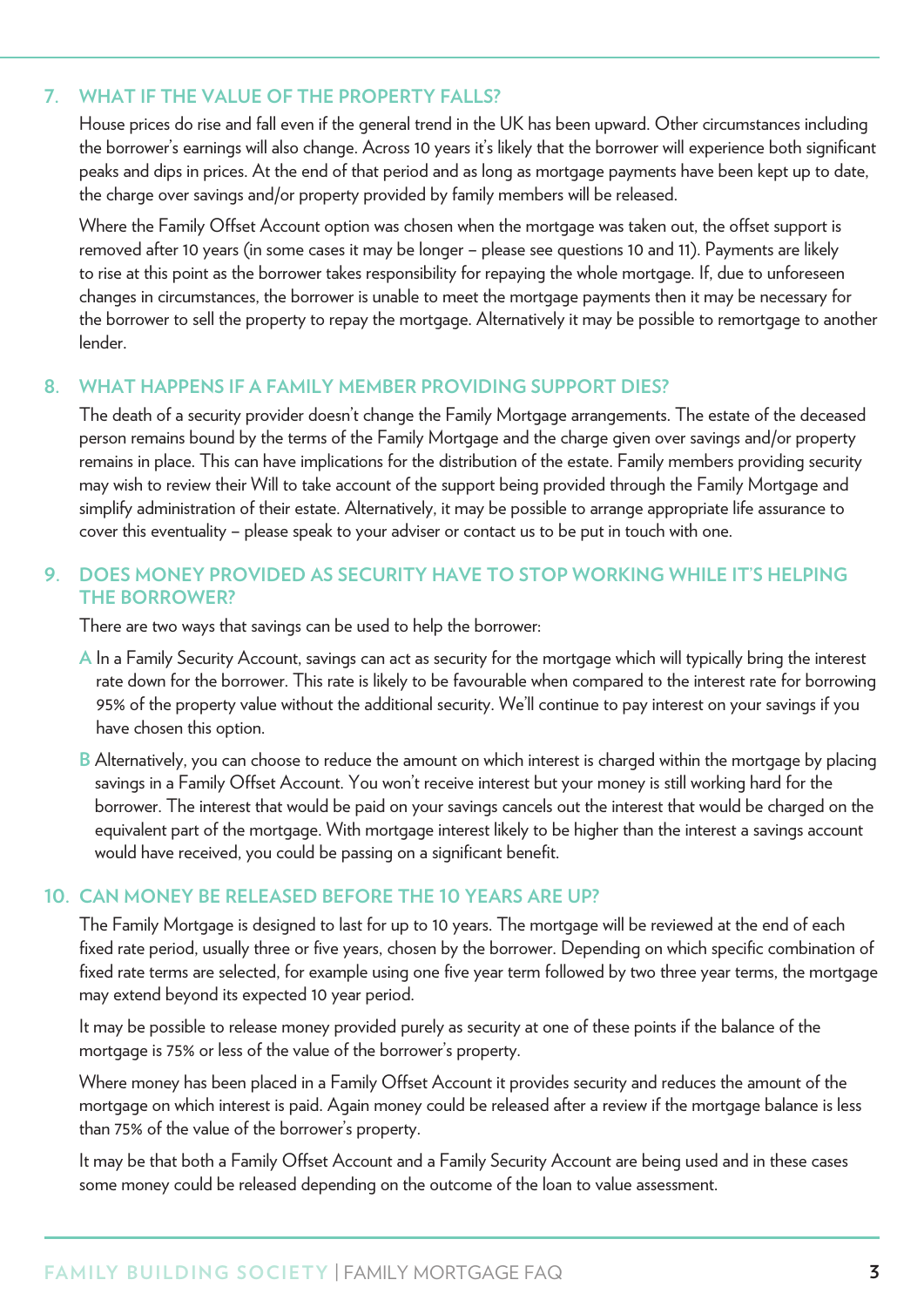# FAMILY MORTGAGE FAQ

# **11. CAN MONEY BE TIED UP FOR MORE THAN 10 YEARS?**

 Money deposited in the Family Security Account is released after 10 years provided the mortgage payments are up to date. Where the Family Offset Account option was chosen, whilst the money will no longer be at risk once the charge over it is released, the return of the money will be deferred until the end of the fixed rate product term applying at the 10 year point.

 The precise return date depends on the combination of fixed rate periods that is chosen by the borrower. For example, if a five year fixed rate is followed by a three year fixed rate and then another five year fixed rate then the money in the Family Offset Account will be available after 13 years.

# **12. WHAT HAPPENS IF THE BORROWER LOSES THEIR JOB?**

 We know from talking to young buyers that they are reticent about taking out a mortgage using a charge over some of the value in their parents' home, or using their parents' savings. It's good to know that as part of the Family Mortgage, subject to meeting certain conditions, we'll meet mortgage payments for up to six months on a one off basis while the borrower gets back on their feet if they became unemployed through no fault of their own. This is built into the Family Mortgage at no extra cost. Please ask about the limitations and exclusions for this cover if you have any questions.

# **13. WILL THE FAMILY MEMBER PROVIDING SECURITY BE PROPERLY PROTECTED?**

 The security being provided by family members is at risk if the borrower's property is sold for a price which does not cover the amount due under the terms of the mortgage. This could happen if there has been a fall in property values or if the mortgage has increased because the borrower can no longer meet their mortgage payments.

# **14. WHAT HAPPENS IF THE BORROWER'S EARNINGS DON'T INCREASE AS EXPECTED?**

 The borrower is responsible for making the payments due under the mortgage even if their circumstances change in future. Where the Family Offset Account option was chosen when the mortgage was taken out, the offset support is removed after 10 years (in some cases it may be longer – please see question 11). Payments are likely to rise at this point as the borrower takes responsibility for repaying the whole mortgage. If, due to unforeseen changes in circumstances, the borrower is unable to meet the mortgage payments then it may be necessary for the borrower to sell the property to repay the mortgage. Alternatively it may be possible to remortgage to another lender.

#### **15. ARE THERE ANY RESTRICTIONS ON THE TYPE OF PROPERTY I CAN BUY?**

 Your mortgage adviser will be able to confirm this with you, as we do have some restrictions, but as a general rule we accept properties of a standard construction in England and Wales that are over £120,000. If you have any questions, or aren't sure if the type of home you want to buy will be accepted, please give us a call or read our lending criteria.

#### **16. WHO IS THE FAMILY BUILDING SOCIETY? HOW SAFE ARE THEY?**

 The Family Building Society was launched in 2014, as part of National Counties Building Society. National Counties Building Society was set up in 1896 and has a long history of securely looking after people's money. The Family Building Society was launched with an aim of offering innovative solutions, such as getting on the property ladder with as little as a 5% deposit, without having to borrow more money from family or another scheme. By 'thinking outside the box' the Family Building Society looks at the issues facing people today, and provides a different way of doing things.

 Family Building Society is a trading name of National Counties Building Society which is authorised by the Prudential Regulation Authority and regulated by the Financial Conduct Authority and the Prudential Regulation Authority. This means the building societies have strict rules and regulations to follow.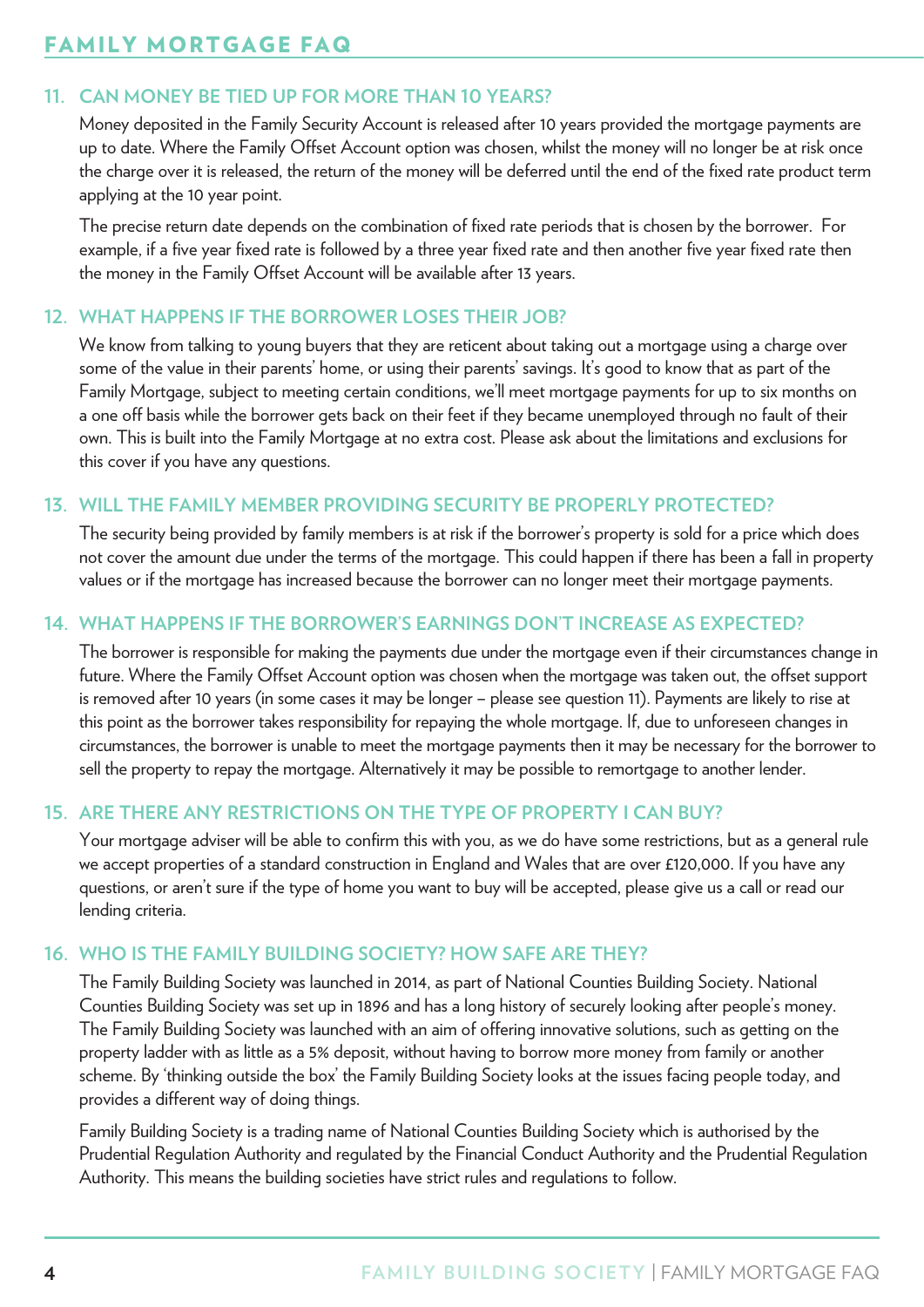# **17. WHAT'S DIFFERENT ABOUT THIS COMPARED WITH THE GOVERNMENT'S HELP TO BUY SCHEME?**

The Government currently offers one type of 'Help to Buy' scheme, called the Equity Loan.

 Equity Loans are loans from the Government that are only available for new builds, through a registered builder. You need to have a minimum 5% of the purchase price as a deposit, and the Government will lend you up to 20% of the purchase price. After five years you have to start repaying the Government fees, which increase each year up until you've owned the home for 25 years, or you sell your home, whichever is sooner, when you then have to repay the loan to the Government. Loaning you 20% will enable you to access lower mortgage rates, but you will have to factor in repaying the Government a fee each year after five years, and also saving up to repay the loan, or prepare to have it deducted from the house sale when you go on to buy your home. The Government also benefits from any increase in your house price value when you go to repay the loan.

 If you live in London the Government has increased the maximum loan amount with the Help to Buy scheme to 40%, if you have a 5% deposit. This means you will need to get a mortgage on the remaining amount up to 55%. The Government loan works in the same way as the 20% loan, and after five years you will be charged a fee for the loan, along with the expectation you will pay back the Government loan percentage when you sell your home, or after 25 years, whichever is sooner.

 In comparison, with the Family Mortgage you don't have to pay any additional fees after five years, and you don't have to repay any additional money when you want to sell your home, or if you stay there for 25 years. This means that you benefit 100% from any increases in property prices, and you won't need to factor in having less money for your next house purchase, or saving up to repay after 25 years. You also aren't restricted to buying a new build through a registered builder; in fact, you can buy the home that suits you best.

# **18. WHAT HAPPENS IF MY CIRCUMSTANCES CHANGE? FOR EXAMPLE, I BORROW WITH MY PARTNER BUT THEN WE SEPARATE?**

 If your circumstances change we will review your mortgage and look at your current loan to value (LTV). Depending on your loan to value at the time your circumstances change we will also assess if any security from your family can be released. Your loan to value is the amount of money outstanding on your mortgage compared to your total house value.

#### **19. WHAT DO I NEED TO BE ABLE TO APPLY?**

When you look at getting a mortgage, there are a few things you need to know and have prepared for us.

You need to think about:

- **A. How much have you saved for a deposit?**
- **B. How much do you need to borrow?**
- **C. How much can you afford to repay each month?**

When you are ready to apply for a mortgage we'll ask for evidence of your income with three months' payslips. If you are self-employed we'll need the last two years' self-assessment calculations with confirmation from HMRC that they have been accepted, or if corrections have been made.

 We may also require evidence of some of your regular outgoings if you pay rent and/or a loan payment. There is a full list of all the documents we need to see within our application forms.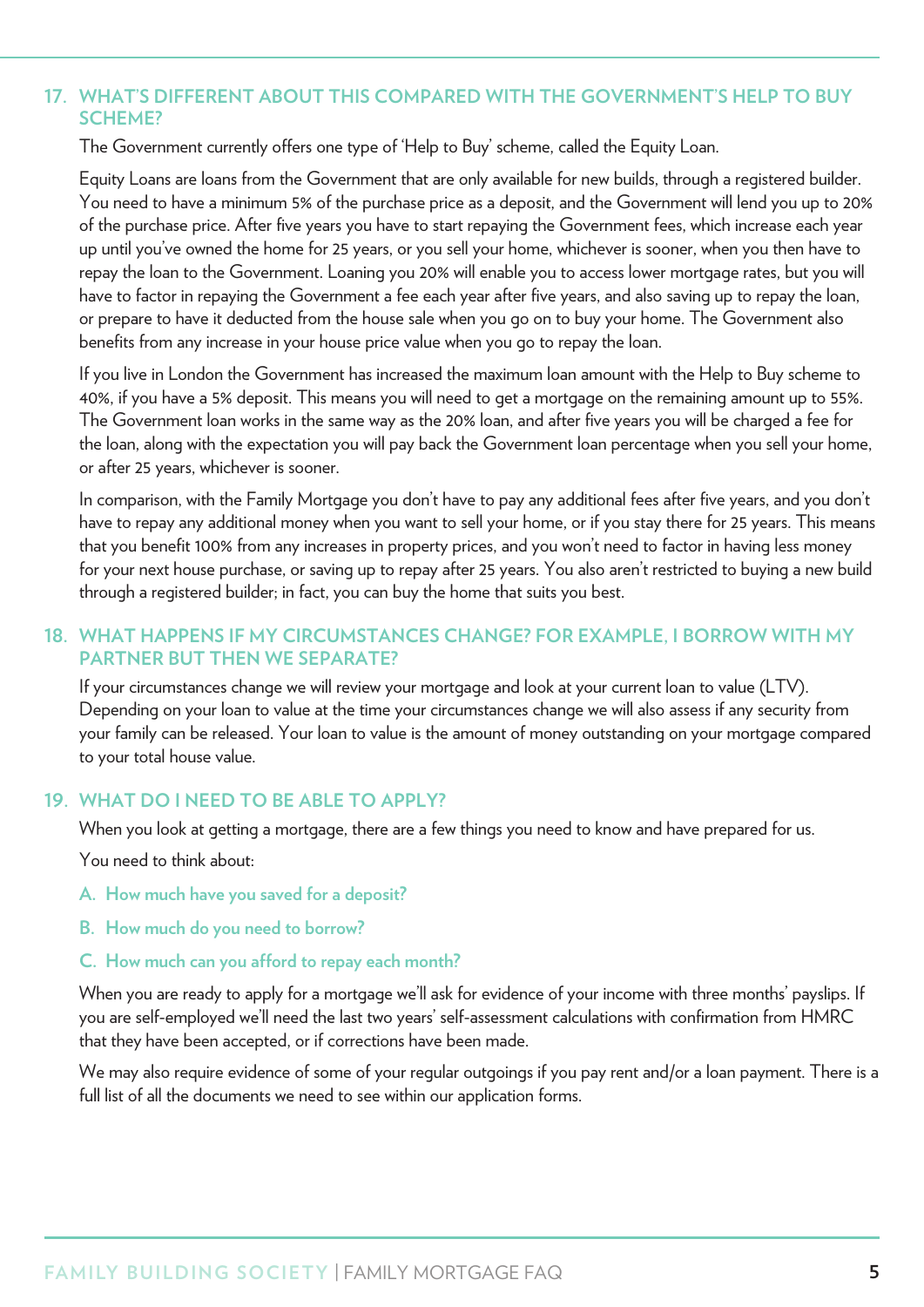# **20. WHAT ABOUT ANY CREDIT CARDS OR OTHER DEBTS I MIGHT HAVE?**

When we look at your application we have to consider the affordability of the mortgage for you. This means looking at how much is going in vs. how much is going out of your account, and how much you can afford to repay each month. If you have commitments to paying any other money back, such as credit cards or student loans, we will consider how these affect the amount you can repay each month if we offer you a mortgage.

#### **21. WILL MY FAMILY HAVE TO PAY ANY CHARGES?**

 You will be responsible for the majority of the fees when buying a new home. However, your family will need to get independent legal advice which may mean they will be charged a fee.

# **22. DO I HAVE TO BE A FIRST TIME BUYER?**

 No, the Family Mortgage isn't only for first time buyers. If you already own a home and need some help to move to a bigger or different property, you can still get a mortgage with us. The home you have with the Family Mortgage needs to be your only residence.

#### **23. HOW DO I APPLY?**

 You can apply to us directly by speaking with one of our dedicated Mortgage Advisers, or you can apply through an alternative mortgage adviser, if you already have one.

#### **24. WHAT FEES ARE THERE TO PAY?**

You can find a list of all our fees on our website. *(familybuildingsociety.co.uk/fees)*

#### **25. COULDN'T SOMEONE IN MY FAMILY BE A GUARANTOR ON A NORMAL MORTGAGE, OR GET A MORTGAGE WITH ME?**

 Unlike a guarantor mortgage, your family aren't responsible for your monthly repayments if you can't afford to pay. If you end up having to sell your house and there's a shortfall, we would only use the amount your family had provided as a security to cover the shortfall, and not the full amount if it exceeded this.

 We also offer a guarantee to cover your mortgage payments if you become unemployed through no fault of your own for the first six months, on a one off basis. This means you can have peace of mind to find another job without having to worry how you're going to pay the mortgage, or that your family are going to lose their money.

 Changes in legislation from April 2016 mean that if someone in your family got a mortgage with you and they owned their own home as well, they would have to pay an additional 3% Stamp Duty on the purchase of your home above the current Stamp Duty levels. Factoring in this additional cost could mean you have to save more up to pay for these costs, your deposit size may be affected, or your family is out of pocket more than they planned.

#### **26. CAN I USE MORE THAN ONE DIFFERENT WAY OF BEING HELPED BY MY FAMILY TO GET A MORTGAGE?**

Yes, you can use any of our three options on their own, or in combination to help you buy a home.

# **27. HOW IS THE INTEREST I PAY BACK CHARGED? HOW MUCH DO I HAVE TO PAY BACK?**

 It depends on the type of Family Mortgage you choose. If your family help by either putting money into a security account or adding a charge onto their property, you pay interest on the full amount you have borrowed through the mortgage up to 95%, but at a lower rate than a traditional 95% mortgage.

 If your family have helped you by putting some of their money into an offset account with the Family Building Society, you pay interest on the mortgage less the money in the offset account, up to a total of 75%.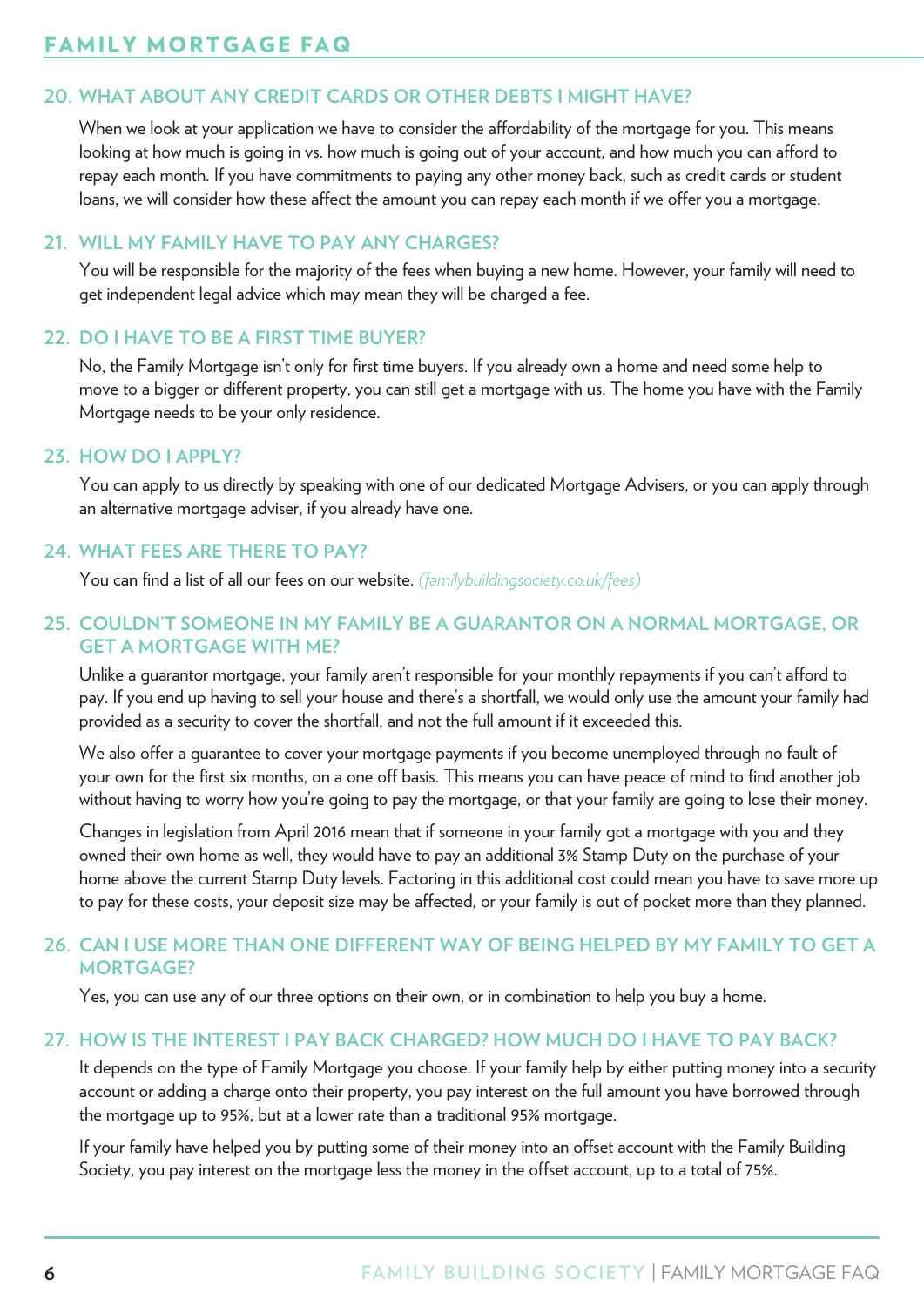#### **28. WHY DON'T OTHER LENDERS OFFER SOMETHING SIMILAR?**

 The Family Mortgage is unique because it offers you the opportunity to be helped by your family in a combination of ways. This means you and your family could choose just one of our options to help you with additional security on your home, or they could use a combination of two, or all three ways to help you get onto the property ladder.

#### **29. HOW MUCH DEPOSIT DO I NEED?**

 At least 5%. The security your family can provide will be included in our calculations of your mortgage amount, which means we are able to offer you a competitive rate. The money remains theirs and after 10 years, or if you sell the property before, the money is returned to them in full, or the charge on their home is lifted.

#### **30. WILL THE AMOUNT I OWE YOU GO UP AFTER THE 10 YEARS?**

 No. Because you borrow a set amount at outset, and not a percentage, the amount you owe is fixed. Each month your mortgage repayments will decrease the total amount you borrow which is outstanding, and you will also pay off the interest you are charged.